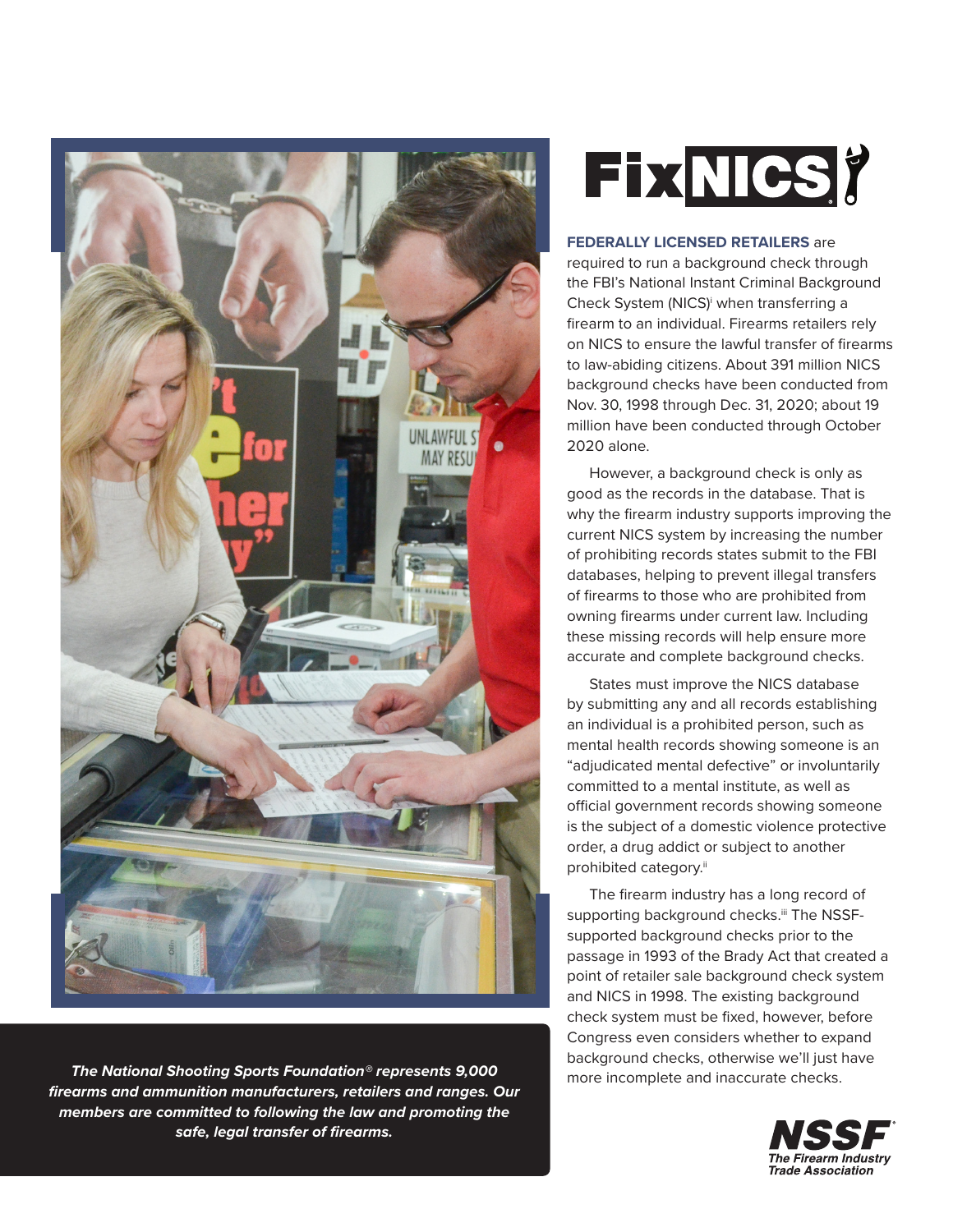#### **FIREARMS & AMMUNITION INDUSTRY CAMPAIGN TO "FIX NICS"**

State participation in the NICS system is voluntary as the federal government cannot mandate state participation due to the 10th Amendment of the U.S. Constitution.<sup>iv</sup>

In 2013, the firearm and ammunition industry investigated how many states were submitting prohibiting mental health and other disqualifying records to NICS. The industry obtained data from the FBI showing that at the end of 2012, far too many states failed to submit these records that established someone is prohibited from owning a firearm under current law. At that time, 19 states had made fewer than 100 records available and 12 of these had made fewer than 10 records available.<sup>v</sup>

The firearm and ammunition industry found the failure of states to submit prohibiting records unacceptable and launched a campaign in early 2013 to address the problem and improve the effectiveness of NICS. Through a multistate effort focused on forming coalitions in the states with the fewest submitted records, the industry has dedicated significant resources to helping states overcome the legal, technological, and intrastate coordination challenges preventing effective record sharing.

"FixNICS®" is about keeping firearms out of the hands of prohibited persons, like the shooter in the Virginia Tech tragedy who was able to purchase a firearm from a federally licensed firearm retailer because his prohibiting mental health records were not in the NICS system.

## **NSSF'S FIXNICS CAMPAIGN LEADS TO JUMP IN RECORDS**

Since FixNICS was launched in 2013 through the end of October, 2020, the number of disqualifying mental health records submitted to NICS increased by 270 percent to about 6.14 million, from about 1.7 million in December 2012.

This significant increase is driven by states like Pennsylvania, which now has 944,974 records, compared to 1 in 2012. New Jersey, another FixNICS success story, has now submitted 501,723 records, up from 17 in 2012, and is now ranked as the 2nd best state on a per capita basis.

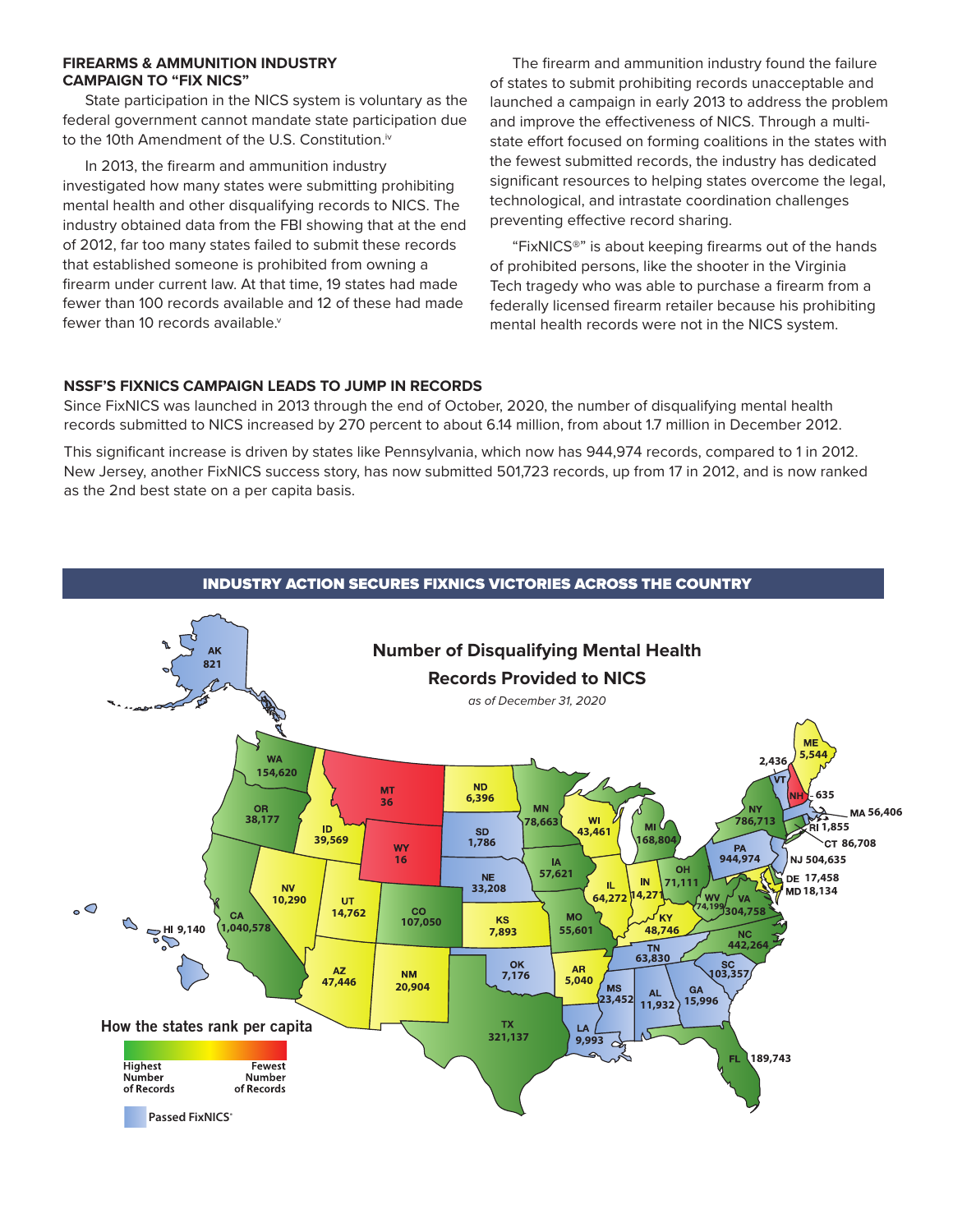The FixNICS campaign has won victories in 16 states since 2013. NSSF-backed legislation has experienced unprecedented success across the country as the firearms industry continues to try to prevent prohibited people from gaining access to firearms.

| <b>STATE</b>          | <b>SUMMARY OF NEW LAWS/ACTIONS</b>                                                                                                                |
|-----------------------|---------------------------------------------------------------------------------------------------------------------------------------------------|
| <b>Alabama</b>        | May 2013: Strengthens requirements for state officials to send mental health records to<br>NICS.                                                  |
| <b>Alaska</b>         | April 2014: FixNICS passes both chambers signed by Governor.                                                                                      |
| <b>Hawaii</b>         | March 2014: HB 2246, passed the House and Senate with no dissenters and was<br>signed by the Governor.                                            |
| Louisiana             | May 2013: Requires any Louisiana resident who loses the right to possess firearms<br>under state law to be reported to NICS.                      |
| <b>Massachusetts</b>  | July 2014: House and Senate passed FixNICS legislation.                                                                                           |
| <b>Mississippi</b>    | March 2013: Requires state officials to report mental health adjudications and court-<br>ordered commitments to NICS.                             |
| <b>Nebraska</b>       | April 2014: State now transmits mental health records to NICS following an NSSF-<br>backed administrative fix and also reporting requirement.     |
| <b>New Jersey</b>     | May 2013: Requires state to submit to NICS records showing those who have been<br>involuntarily committed for mental health treatment.            |
| <b>Oklahoma</b>       | May 2014: SB 1845 Passed Senate 38-5 and House 84-3. Signed by Governor.                                                                          |
| Pennsylvania          | Jan. 2013: State police submitted 643,167 records to NICS and will send to NICS on a<br>continuous basis moving forward after administrative fix. |
| <b>Rhode Island</b>   | July 2014: Legislation passed senate and general assembly unanimously. Governor's<br>signature (7-3-14).                                          |
| <b>South Carolina</b> | May 2013: Requires the submission of records to NICS.                                                                                             |
| <b>South Dakota</b>   | March 2014: HB 1229 Overwhelming passed both chambers. House (53-17) and Senate<br>(26-9). Governor's signature (3-14-14).                        |
| <b>Tennessee</b>      | April 2013: Requires courts to submit mental health commitments to NICS.                                                                          |
| <b>Wyoming</b>        | March 2014: FixNICS approved for an interim committee that will be studied in order to<br>craft committee legislation.                            |
| <b>Vermont</b>        | May 2015: Bill including FixNICS is signed by the Governor.                                                                                       |